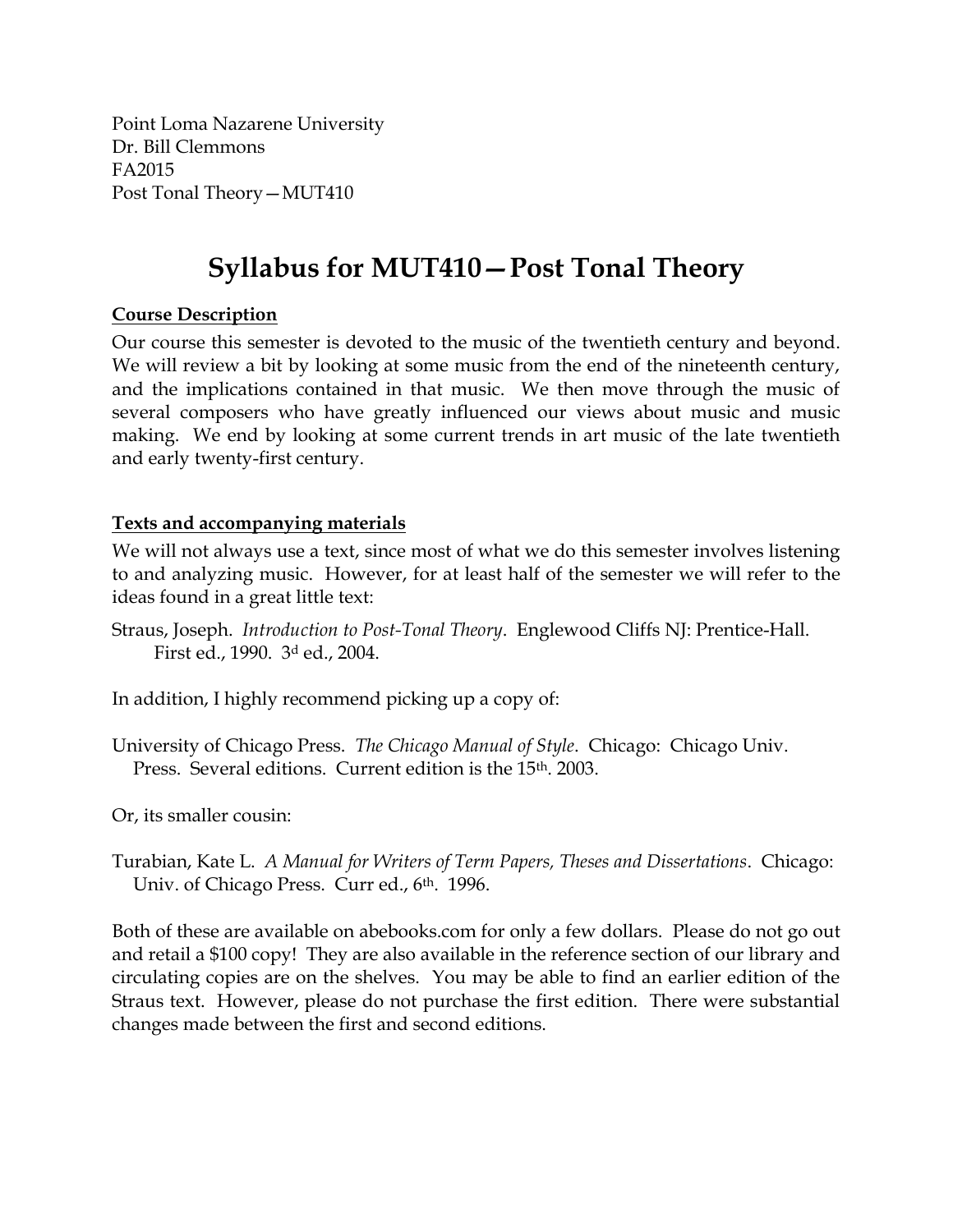# **Class Times**

Our class is arranged via an independent study. I am on campus two days per week and will arrange times when we can meet. However, this is considered an independent study, meaning that it is up to you, the student to come to class with work completed, questions that you need answered and ready to use our time. I will not be coming to our sessions expecting to lecture but rather will be expecting you to have worked through the material and be ready to ask for clarification on certain points.

## **Final Exam**

There will be a written final for this class in addition to the final project. The final is scheduled for Monday, 14 December at 10:30 AM. Please check your schedule and make your travel arrangements now as I will not make changes to the schedule after 1 October.

In addition to the final exam there is a final presentation, a composition and a paper due.

# **Course Objectives—What I Hope to Accomplish**

This semester we will cover:

- The highly chromatic language of the late romantics and its contribution to the post-tonal languages of the 20th Century.
- Impressionism, modality, and Debussy's contributions
- Expanded tonality in the music of Stravinsky and Bartok
- Serial, or 12-tone music in the works of the second Viennese school
- The analysis of atonal music through the eyes of pitch-class set theory
- Composing with electronic media
- More recent trends in the composition of art music
- Improvisation as a means of exploring a variety of these items

# **Learning Outcomes—What I Expect you to Accomplish**

The material in this course forms part of the Program Outcomes for the PLNU Department of Music under the heading of "essential competencies in musicianship skills." I am going to assess the growth of your musicianship skills through a number of activities in and out of class, but a few of these assignments will be "signature assignments," which are items that will form a part of your portfolio.

- You will demonstrate your mastery of the material in the class by writing four papers. The papers will be of increasing length and complexity. The first paper will be closely supervised. The next two less so.
- The final paper will present an original analysis of a composition from this past century that reflects a post-tonal approach. You will choose a composition within your performance area. You will analyze the piece throughout the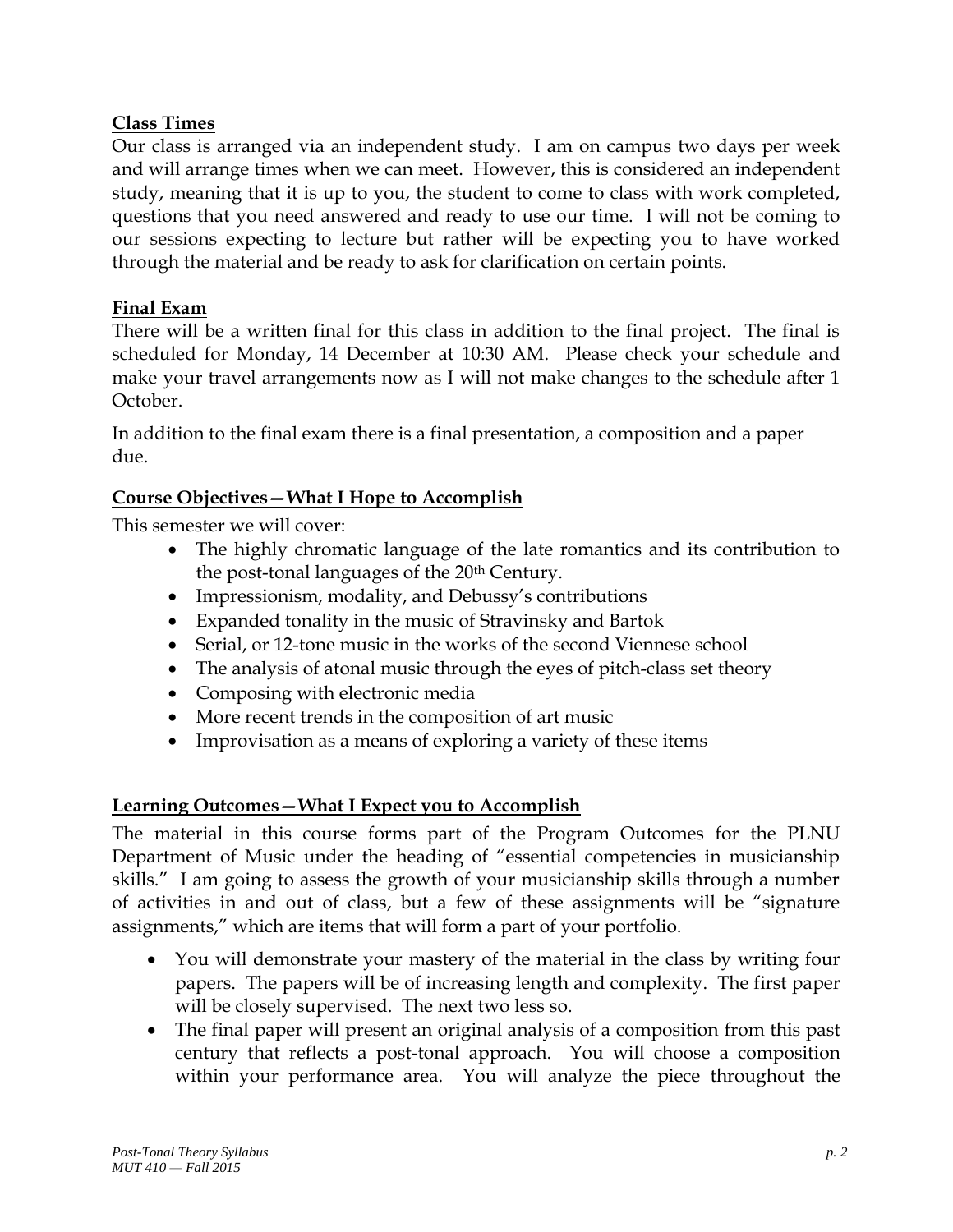semester, perform it in class at the end of the semester, then present your work as a written analysis for the final paper.

- You will complete one annotated bibliography of a composition by
	- generating a research list from RILM,
	- working with your colleagues to read the literature, then create abstracts of the articles and books.
- You will compose one soundtrack to a short film clip that reflects an advanced practice.

#### **Grading and Evaluation**

We will be involved in a series of projects and exercises which will have the following weight:

| Unit Tests (3)                | 25% |
|-------------------------------|-----|
| Unit Papers (4)               | 25% |
| Compositions (4)              | 15% |
| Homework                      | 10% |
| The final paper, analysis and |     |
| performance                   | 25% |

We will not have a great deal in the way of regular homework assignments, usually we will listen to music, work through some ideas, all of which will lead to an analytical paper. The papers are graded and corrected until done.

# **Unit Tests and Listening Lists**

There is a good deal of listening involved with this class (we will have listened to well over two hundred compositions by semester's end!) and the listening will regularly appear as part of the testing. All of the listening has been posted on the course website accessible through Canvas. Be sure that you have a current install of Apple's Quicktime Player as all of the musical examples use Quicktime. Unfortunately, in order to stay clear of copyright issues, the listening is available on campus only. It will not stream to the outside. However, you may be able to find copies of the listening through Naxos or YouTube.

#### **The Final Project**

The final project is a major part of the final grade and will be graded more strictly than any other assignment. You are asked to speak with your applied teacher at the beginning of the semester about adding a composition that is firmly in the atonal repertory. That is, a piece of twentieth-century music that does not work with tonal materials. You should be working on this piece with your teacher during the semester, we will work on creating an analysis of the work in our class. At the end of the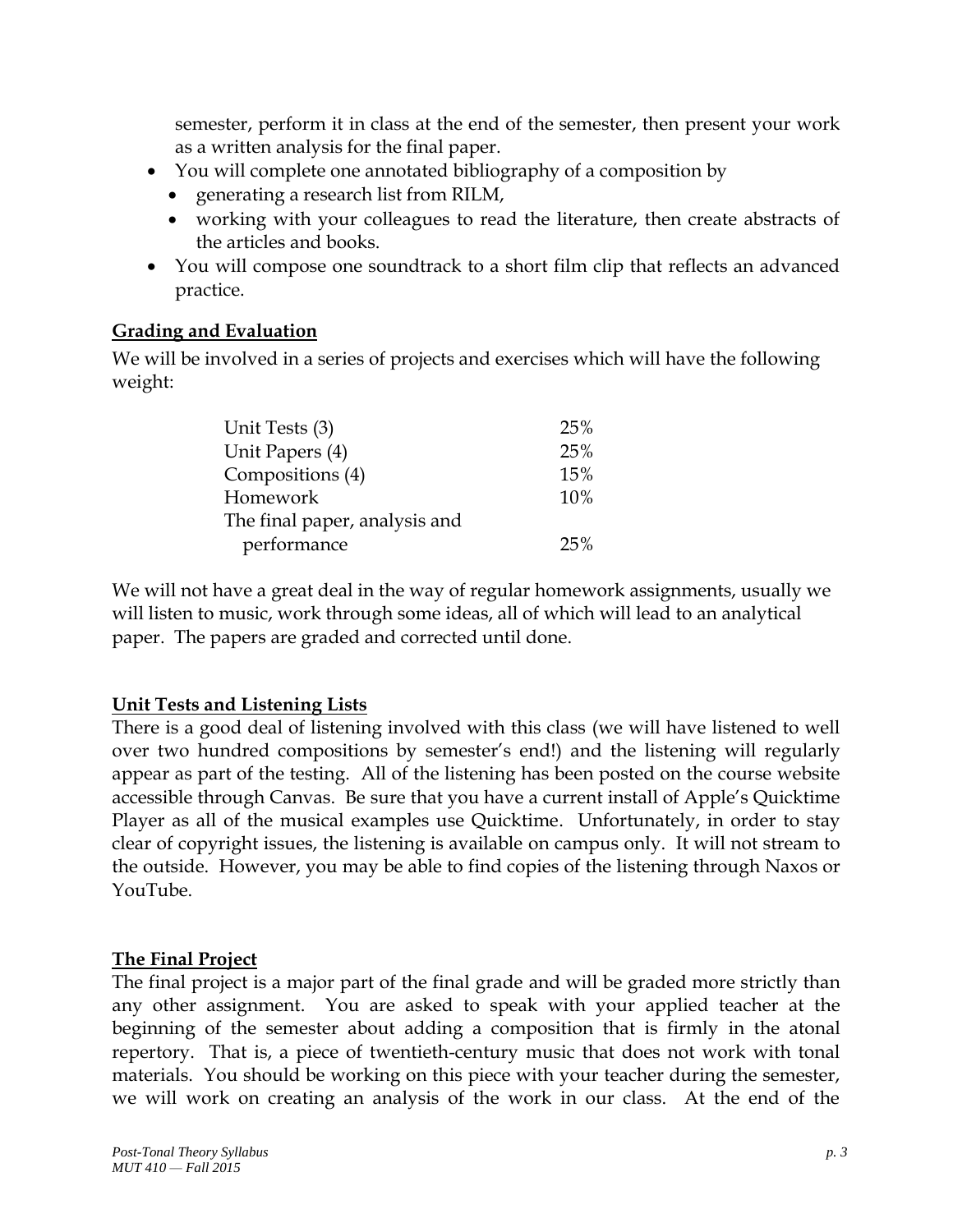semester you will perform for the class, present an analysis of the work to the class, then write up the analysis as a final paper.

Please consult with me about the music that you will be working on. I will need to know what piece it is by the second week of the semester. Music by such composers as Bernstein, Copland, and Barber may, or may not be suitable, in spite of the fact that they were written in the twentieth century. You must get my approval for all repertory. It should be a recital-level composition that is actively studied during the course of the semester, and performed during the last week of the course.

The assignment consists of a performance of your piece in class, including a small presentation about the piece, then a full analysis of the piece submitted as the final paper.

# **Compositions and the Final Composition**

During the semester there will be several compositions assigned which are prepared and performed in class. These will arise directly out of our class discussions and analyses. There will also be a single composition that will be due and performed at the end of the semester. As with the papers, it is expected that the composition submitted, corrected, and resubmitted. The composition should be in a recognizable form, and should be about 3 minutes in length. It should be firmly in the atonal repertory and be scored using extended instrumental and compositional practices.

# **The Section Papers**

There are six different sections that are covered during the course of the semester. The sections are:

- Debussy and Impressionism
- Stravinsky
- "Free" Atonality and Set Theory
- Serialism and the Second Viennese School
- Technology and Electro-Acoustic Compositions
- Current Trends

For four of these sections we will complete papers containing an analysis of a composition. Learning to write clearly and effectively about our field is critically important to us as a branch of the humanities. During the course of the semester we will not only study musical ideas that have become important during the last century, but will also learn how to communicate these ideas in prose. You will receive a great deal of help on the first papers, then receive progressively less help as the semester progresses. I expect that you will purchase or consult a copy of the style manual listed at the front of the syllabus.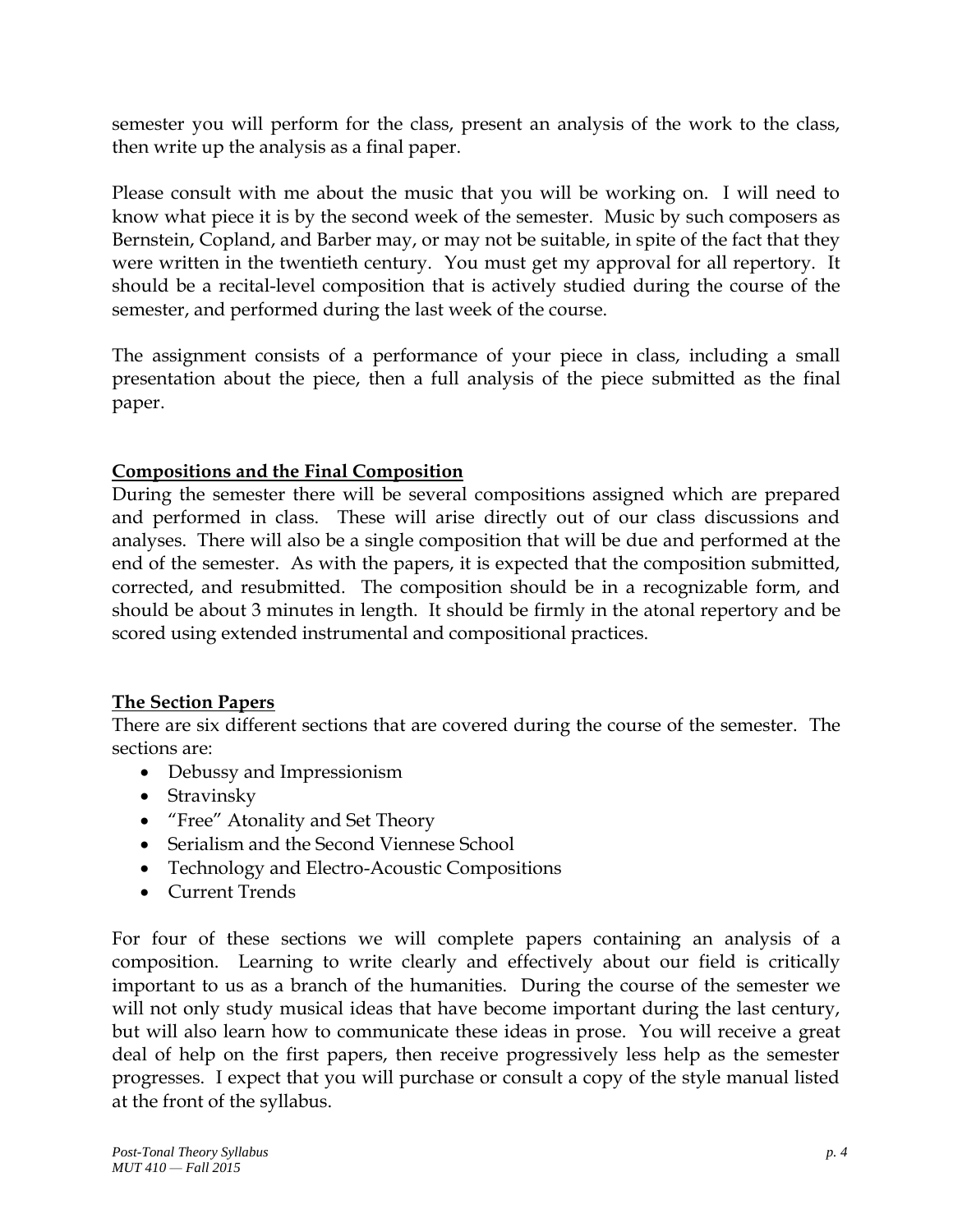#### **Academic Accommodations**

All students are expected to meet the standards for this course as set by the instructor. However, students with learning disabilities who may need accommodations should discuss options with the Academic Support Center during the first two weeks of class. The ASC will contact professors with suggested classroom needs and accommodations. Approved documentation must be on file in the ASC prior to the start of the semester.

#### **FERPA Policy**

In compliance with federal law, neither PLNU student ID nor social security number should be used in publically posted grades or returned sets of assignments without student written permission. This class will meet the federal requirements by (each faculty member choose one strategy to use: distributing all grades and papers individually; requesting and filing written student permission; or assigning each student a unique class ID number not identifiable on the alphabetic roster.). Also in compliance with FERPA, you will be the only person given information about your progress in this class unless you have designated others to receive it in the "Information Release" section of the student portal. See [Policy Statements](http://www.pointloma.edu/experience/academics/catalogs/undergraduate-catalog/policy-statements) in the undergrad student catalog.

#### **Grading Scale**

The grading scale for this class is liberal and as follows:

| $100 - 93$ | A          |
|------------|------------|
| 92—90      | $A -$      |
| 89—87      | B+         |
| $86 - 83$  | В          |
| $82 - 80$  | B-         |
| 79—77      | C+         |
| $76 - 73$  | C          |
| 72 — 70    | $C_{\tau}$ |
| 69—67      | $1+$       |
| $66 - 63$  | D          |
| 62—60      | $1$ )-     |
| $59 - 0$   | F          |

#### **Office Hours**

I maintain an open office policy, meaning, if my door is open you are always welcome to walk in and chat. Generally, I will not be around much on Tuesdays and Thursdays.

#### **Bibliography**

Cumulative bibliographies are presented with each section that we cover.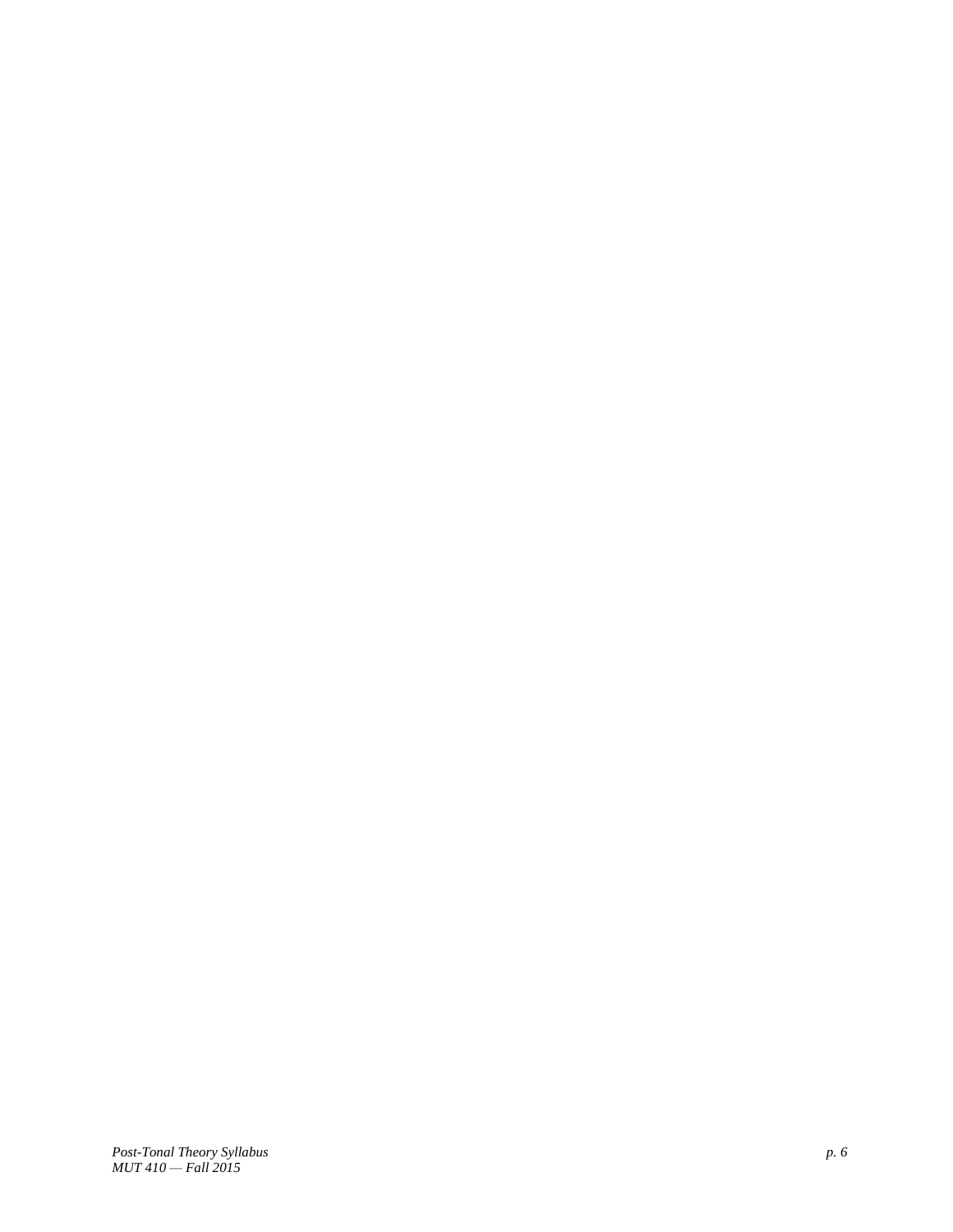# $Fall 2015$  Calendar

| <b>FALL SEMESTER 2015</b>                                                        |                  |
|----------------------------------------------------------------------------------|------------------|
| <b>New Faculty Orientation</b>                                                   | Aug 20-21        |
| <b>Faculty Development Day</b>                                                   | Aug 24           |
| All-Faculty Convocation/Scholarship<br>Day                                       | Aug 25           |
| Department/School Faculty Meetings                                               | Aug 26           |
| <b>New Student Orientation</b>                                                   | Aug 28-29        |
| Residence Halls Open:<br><b>New Students</b><br><b>Returning Students (Noon)</b> | Aug 28<br>Aug 30 |
| FALL 2015 Semester & Quad I<br><b>Classes Begin (Monday Schedule)</b>            | Sept 1           |
| Labor Day (No Classes)                                                           | Sept 7           |
| Last Day to Add Quad I Classes                                                   | Sept 8           |
| Last Day to Add Semester Classes                                                 | Sept 11          |
| Last Day to Drop Quad I Classes                                                  | Sept 25          |
| <b>Spiritual Renewal Week</b>                                                    | Sept 28-Oct 2    |
| <b>Quad I Classes End</b>                                                        | <b>Oct 20</b>    |
| <b>Quad II Classes Begin</b>                                                     | <b>Oct 21</b>    |
| Fall Break Day (No Classes)                                                      | Oct 23           |
| Last Day to Add Quad II Classes                                                  | Oct 27           |
| Mid-Semester Grades Distributed                                                  | Oct 27-28        |
| <b>Quad I Grades Due</b>                                                         | Oct 30           |
| Priority Online Registration for<br>Spring 2016                                  | Nov 2-13         |
| Last Day to Drop Semester Classes                                                | Nov <sub>6</sub> |
| Last Day to Drop Quad II Classes                                                 | Nov 13           |
| <b>Board of Trustees Fall Meeting</b>                                            | Nov 19-20        |
| Alumni Homecoming                                                                | Nov 19-21        |
| Thanksgiving Recess (No Classes)                                                 | Nov 25-27        |
| <b>Classes End</b>                                                               | <b>Dec 11</b>    |
| <b>Final Examinations</b>                                                        | Dec 14-18        |
| Residence Halls Close (Noon)                                                     | Dec 19           |
|                                                                                  |                  |